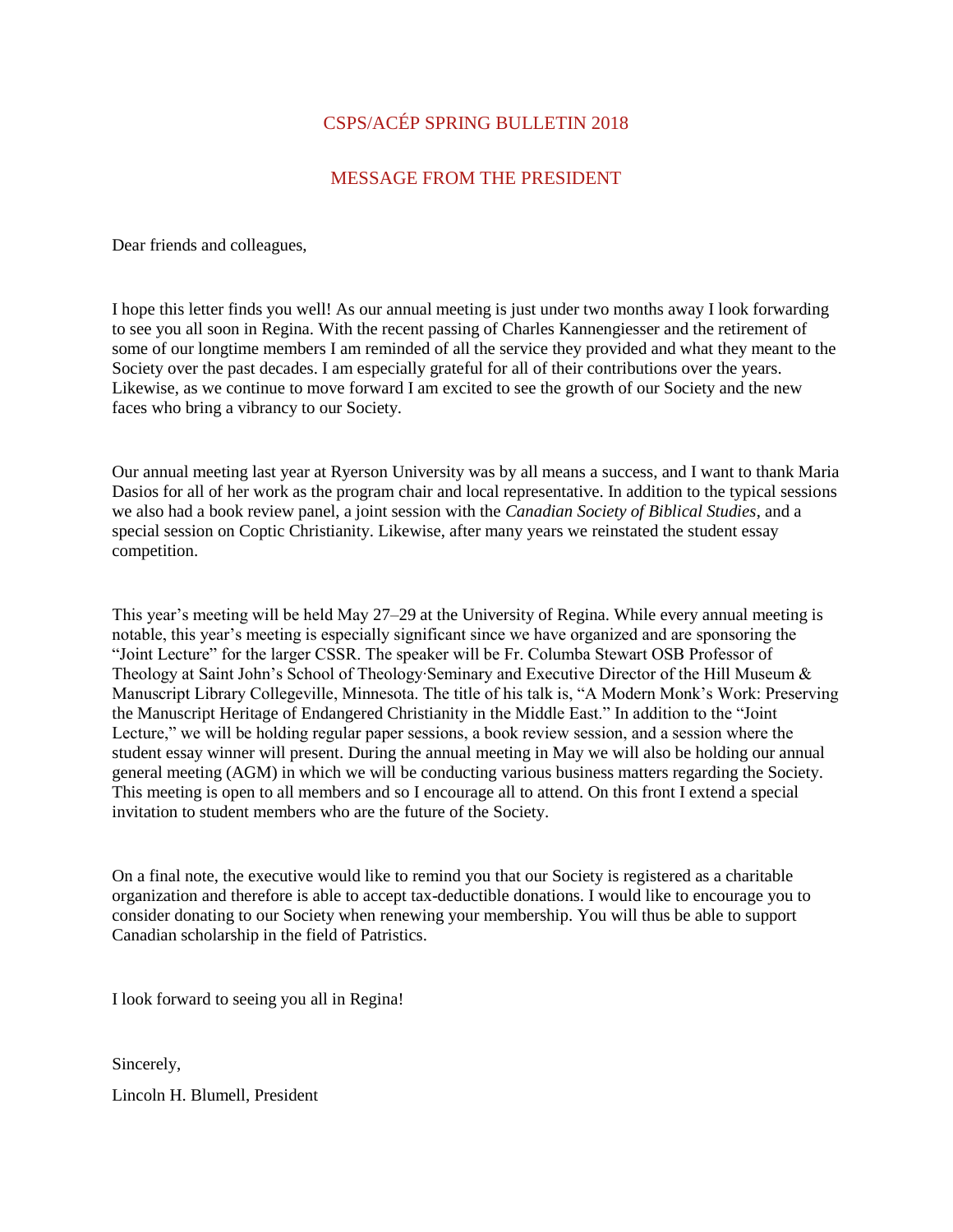Department of Ancient Scripture Brigham Young University Provo, Utah

Chers/chères amis/amies et collègues,

J'espère que vous allez tous bien! Puisque notre réunion annuelle a lieu dans moins de deux mois, j'ai hâte de vous revoir bientôt à Regina. En pensant au décès récent de Charles Kannengiesser et à la retraite de certains membres de longue date, je suis particulièrement reconnaissant pour toutes leurs contributions au cours des années. De même, alors que nous continuons à aller à l'avant, je suis ravi de voir la croissance de notre société et les nouveaux visages qui apportent un dynamisme à notre société.

Notre réunion annuelle l'année dernière à Regina etait une réussite, et je dois remercier Maria Dasios pour son travail en tant que présidente du programme et de représentante locale. En plus des sessions typiques, nous avions également un comité d'examen du livre, une session conjointe avec la *Société Canadienne d'Etudes Bibliques* et une session spéciale sur le christianisme copte. Après de nombreuses années, nous avons aussi rétabli le concours de dissertation pour les étudiants.

La réunion de cette année aura lieu du 27 au 29 mai à l'Université à Regina. Bien que chaque réunion annuelle soit remarquable, la réunion de cette année est particulièrement importante, car nous avons organisé la «conférence conjointe» pour la CSSR. L'orateur sera le père Columba Stewart OSB, professeur de théologie à l'École de théologie de Saint John's ∙ Séminaire et directeur exécutif du Hill Museum & Manuscript Library Collegeville, Minnesota. Le titre de son discours est «Un travail de moine moderne: préserver le manuscrit Patrimoine du christianisme en danger au Moyen-Orient.» En plus de la «conférence conjointe», nous tiendrons les sessions régulières, une session de révision de livre, et le gagnant de la session d'étudiant présentera. Au cours de la réunion annuelle de mai, nous tiendrons aussi notre assemblée générale annuelle (AGA) dans laquelle nous allons parler de diverses questions concernant les affaires de l'association. Cette réunion est ouverte à tous les membres et j'encourage donc tous à y assister. Sur ce front j'envois une invitation spéciale aux étudiants qui sont l'avenir de l'association.

Sur une autre note, l'exécutif veut vous rappeler que notre association est enregistrée comme organisme de bienfaisance et peut donc accepter des dons déductibles d'impôt. Je voudrais vous encourager à faire un don à notre association lors du renouvellement de votre adhésion. Vous serez donc en mesure de soutenir la érudition canadienne dans le domaine de la patristique.

Au plaisir de vous revoir à Regina!

Cordialement, Lincoln H. Blumell, président Département des Ecritures Anciennes Université Brigham Young Provo, Utah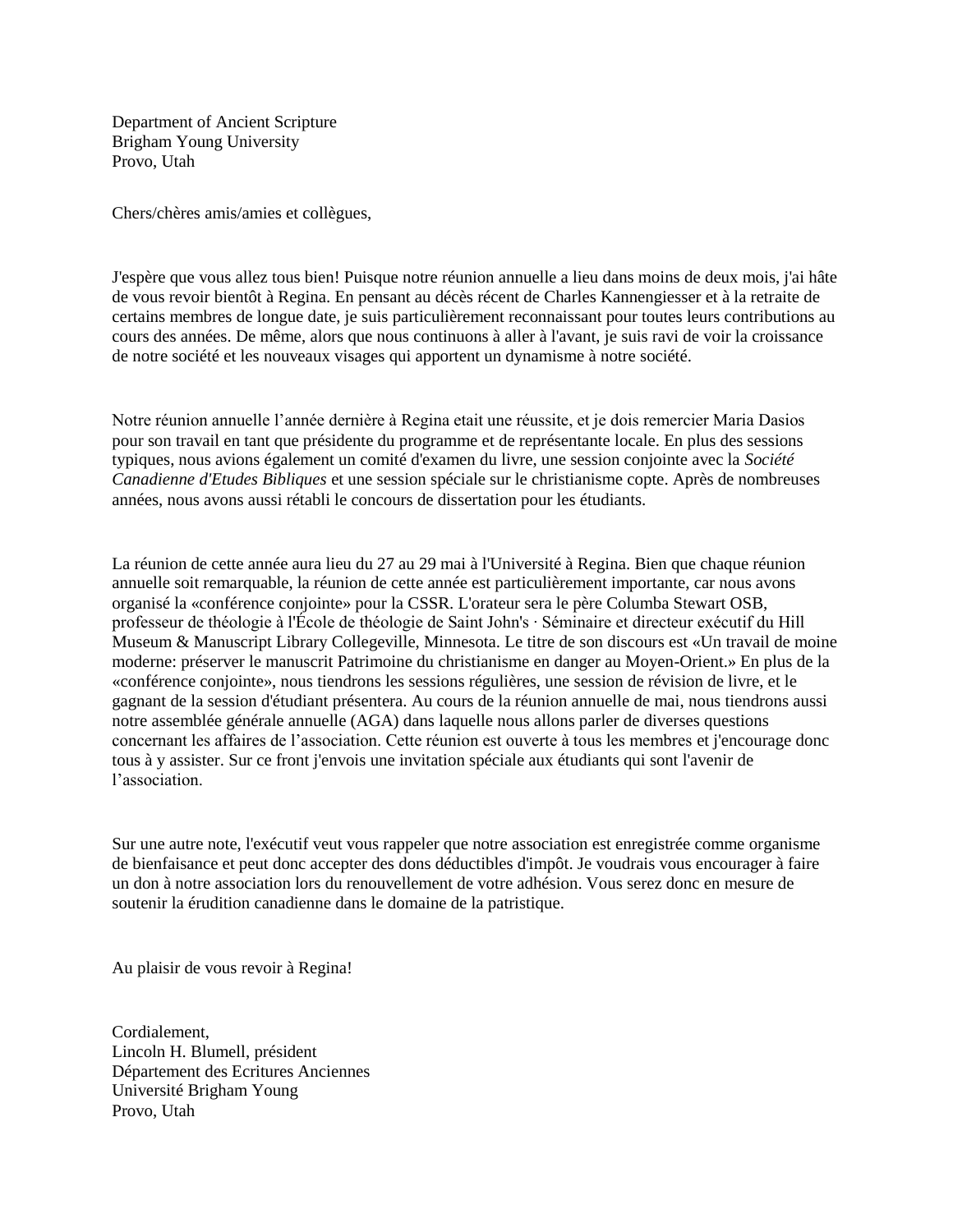#### NOUVELLES/NEWS

### **PUBLICATIONS**

### Lincoln Blumell

- "P.Mich. inv. 4461kr: The Earliest Fragment of the *Didascalia CCCXVIII Patrum Nicaenorum*." *Journal of Theological Studies*, N.S. 68.2 (2017): 607–620.
- "A Proposal for a New LXX Text among the Cave 7 Fragments." *Revue de Qumran* 29.1/109 (2017): 105–117.
- "An Amulet Containing Acts 9:1." *Bulletin of the American Society of Papyrologists* 54 (2017): 31–43.
- "Some Unpublished Coptic Inscriptions in the Petrie Museum of Egyptian Archaeology." *Journal of the Canadian Society for Coptic Studies* 9 (2017): 67–75.
- "Three New Fragments from the J. Rendel Harris Collection (Birmingham)." *Analecta Papyrologica* 28 (2017): 19–27 (with Michael R. Trotter).

### Steven Muir

- "Accessing Divine Power and Status," in *Early Christian Ritual Life.* Edited Richard DeMaris, Jason Lamoreaux and Steven Muir. Routledge, 2018. Pp. 38-54.
- *Early Christian Ritual Life.* Edited Richard DeMaris, Jason Lamoreaux and Steven Muir. Routledge, 2018.
- "Edible Media: The Confluence of Food and Learning in the Ancient Mediterranean." Coauthored with Frederick Tappenden. *Lexington Theological Seminary Quarterly* (Fall/Winter, 3-4) 2017:123-147.
- "The social self on pilgrimage intercession and mediation," In *On Pilgrimage: Journeys of Discovery and Transformation,* Ian McIntosh and E. Moore Quinn, eds. Oxford: Interdisciplinary Press, 2017. Pp. 138-149.

#### Paul-Hubert Poirier

Poirier, P.-H., Pettipiece, T., *Biblical and Manichaean Citations in Titus of Bostra's Against the Manichees. An Annotated Inventory* (Instrumenta Patristica et Mediaevalia, 78), Turnhout, Brepols, 2017.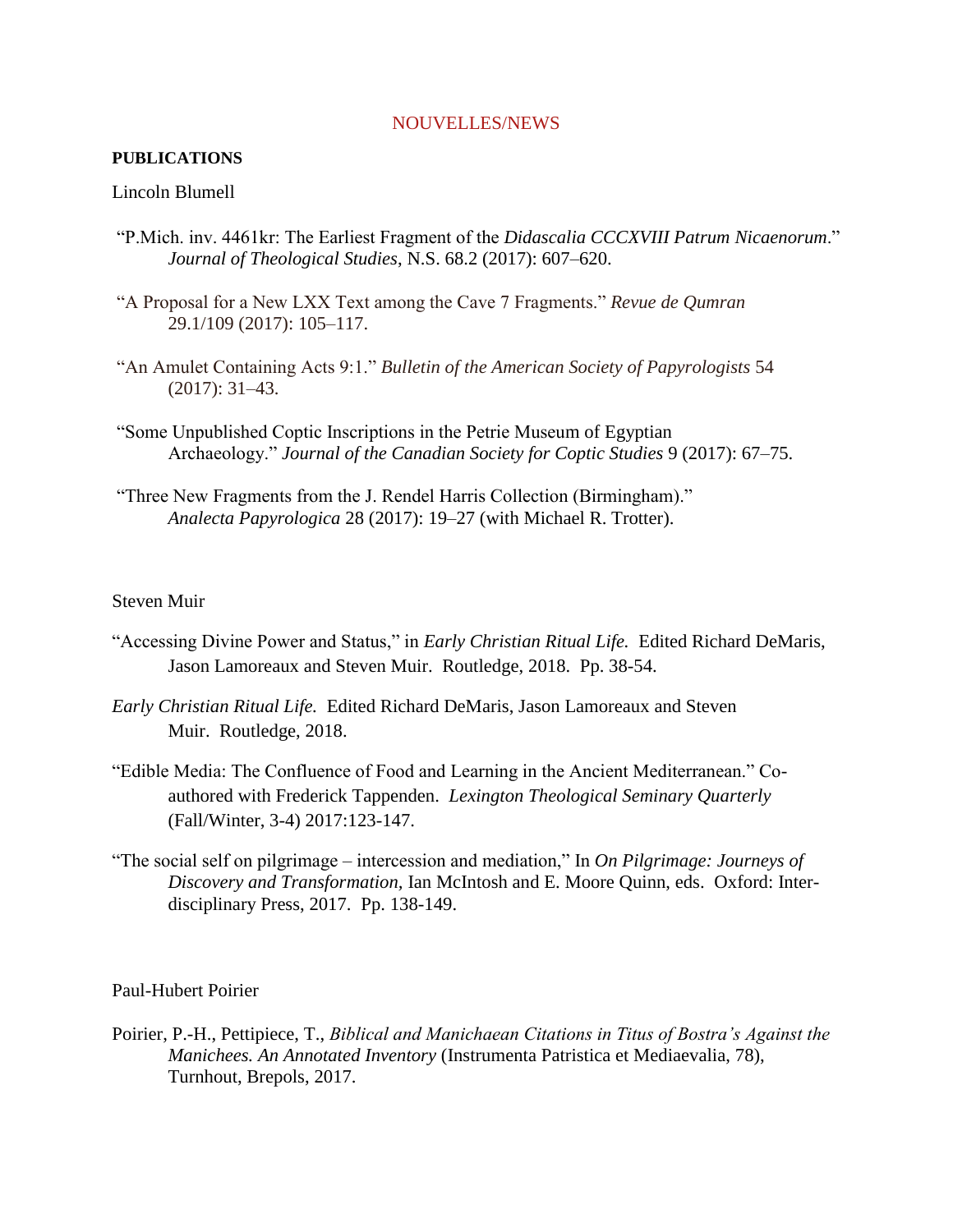Theodore Sabo

"Plotinus' Seminar on the Symposium," *Journal for Late Antique Religion and Culture* (2017)

*From Monophysitism to Nestorianism: AD 431-681*, Newcastle upon Tyne: Cambridge Scholars Publishing (2018)

## **OTHER NEWS/AUTRE NOUVELLES:**

Paul Smith has successfully defended his PhD dissertation (University of St. Michael's College at the University of Toronto) entitled "*Auctoritas* and *Potestas* in the *Apostolic Constitutions*." Richard Vaggione (Trinity College) was the advisor and David Fiensy (Kentucky Christian University) was the external reader.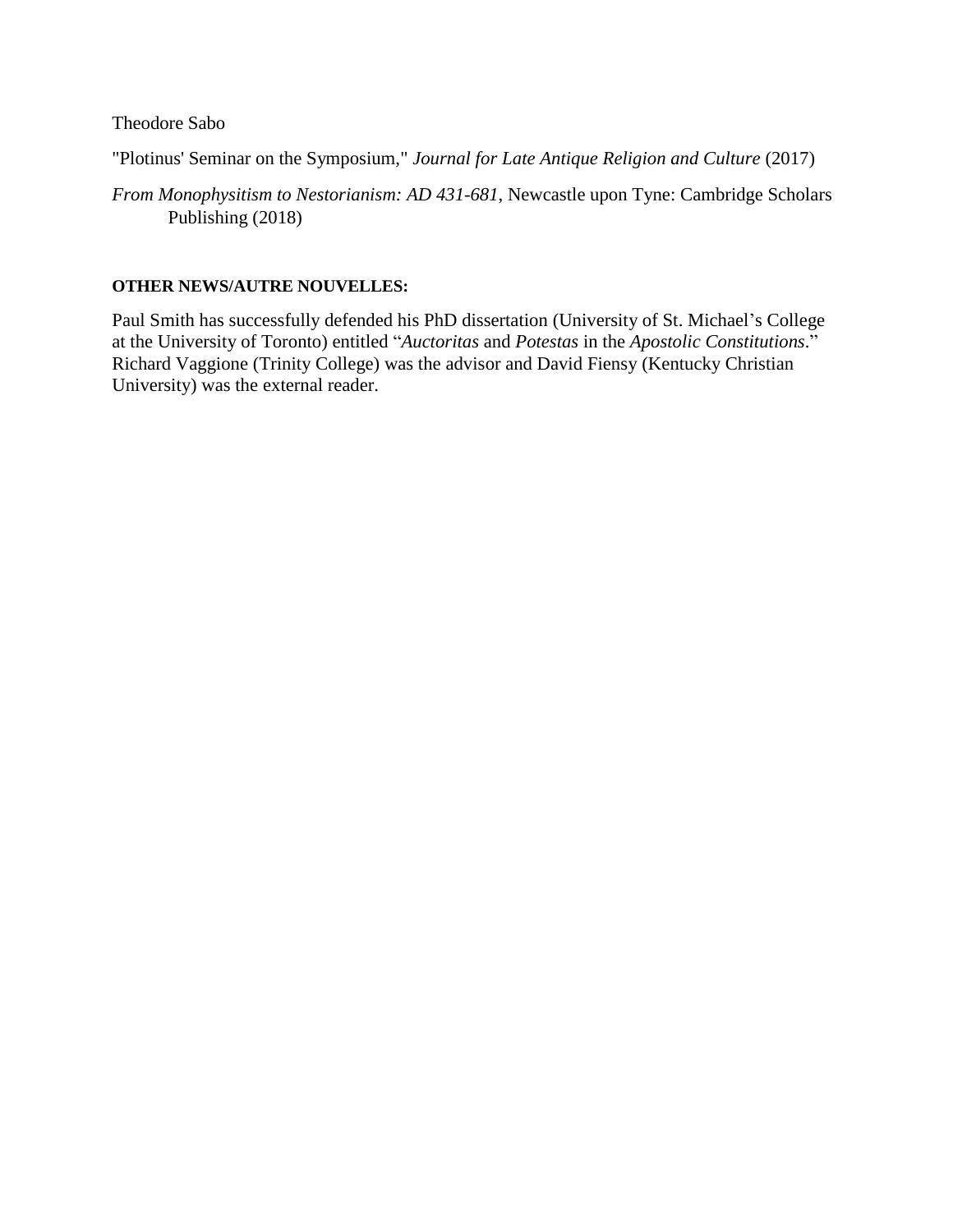# CONGRESS OF THE HUMANITIES AND SOCIAL SCIENCES 2018 CONGRÉS DES SCIENCES HUMANIES 2018

Canadian Society of Patristic Studies Association canadienne des études patristiques

# University of Regina

# May 27-29, 2018

### PRELIMINARY PROGRAMME

\*\*Unless otherwise noted, all sessions will be held in Research and Innovation Centre, Room 208\*\*

|                           | <b>SUNDAY MAY 27</b>                                                                                                                                                                         |
|---------------------------|----------------------------------------------------------------------------------------------------------------------------------------------------------------------------------------------|
| $11:30 - 1:00 \text{ PM}$ | <b>CSPS Executive Meeting/ACÉP Réunion du bureau</b>                                                                                                                                         |
| $1:00 - 1:15$ PM          | Welcome/Mot de bienvenue<br>Lincoln Blumell, Brigham Young University (CSPS President)                                                                                                       |
| $1:15 - 2:15$ PM          | <b>Session 1, Ancient Christianity in Egypt</b><br>Chair/Président: Andrius Valevicius, Professeur titulaire, Département de philosophie, Université de<br>Sherbrooke                        |
|                           | "Quelques remarques sur deux collections de sentences coptes inédites: Sentences du Pseudo-<br><b>Athanase et Sentences anonymes"</b><br>Eric Crégheur, Université d'Ottawa/Université Laval |
|                           | "Christianity, Ethnicity and Language in Greco-Roman Egypt"<br>John Horman, Independent Scholar                                                                                              |
| $2:15 - 2:45$ PM          | Session 2, Student Essay Prize<br>Chair/Président: Lincoln Blumell, Brigham Young University                                                                                                 |
|                           | "Two Sides of the Same Coin: Numismatic Amulets in the Eastern Roman Empire (A.D. 491–<br>$602$ "<br>Scott D. Winges, MA candidate, University of Ottawa                                     |
| $2:45 - 3:00 \text{ PM}$  | <b>Break</b>                                                                                                                                                                                 |
| $3:00 - 5:00$ PM          | <b>Session 3, Interpretation of Scripture</b><br>Chair/Président: Miriam Decock, McMaster University                                                                                         |
|                           | "Where is God? Patristic Interpretations of 'the heavens' in the Lord's Prayer"<br>John Gavin, S.J., College of the Holy Cross                                                               |
|                           | "Evil Dreams and their Interpreters in the Babylonian Talmud"<br>Bronwen Neil, Macquarie University, Sydney                                                                                  |
|                           | "Not by Exegesis but by Proof": Bible and Prayer in John Cassian's Conferences"<br>John Solheid, PhD candidate, University of St. Michael's College, Toronto                                 |
|                           | "Diversity in the Patristic Exegesis of the Genesis Creation Account"<br>Fr. Paul Guirgis, Coptic Orthodox Church of the Virgin Mary and St. Athanasius, Mississauga ON                      |
| 7:00 - 8:30 PM            | Joint Lecture (reception to follow) "A Modern Monk's Work: Preserving the Manuscript<br>Heritage of Endangered Christianity in the Middle East"                                              |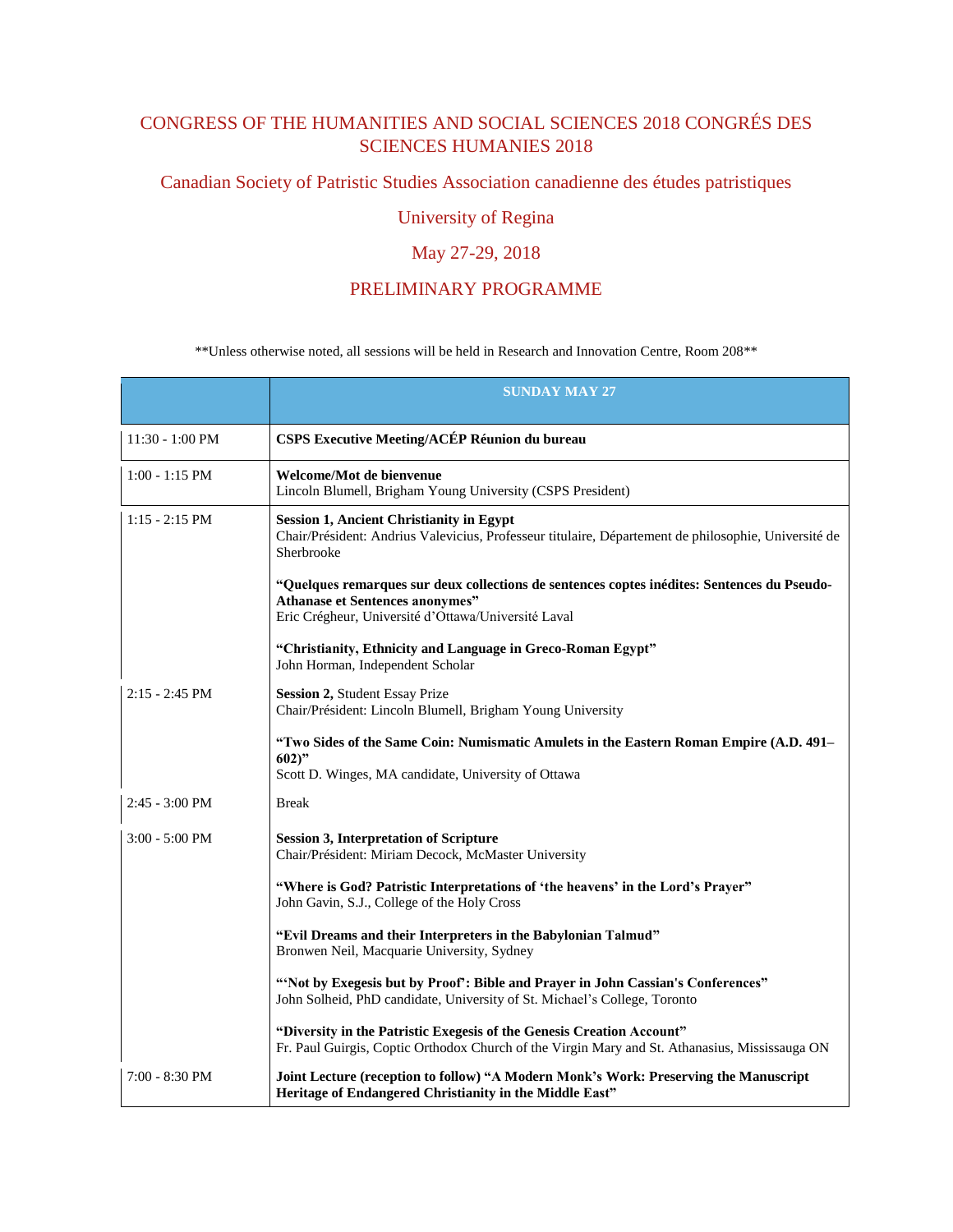| <b>SUNDAY MAY 27'</b>                                                                                                                                                                                                                                                  |
|------------------------------------------------------------------------------------------------------------------------------------------------------------------------------------------------------------------------------------------------------------------------|
| Fr. Columba Stewart OSB Executive Director Hill Museum & Manuscript Library Professor of<br>Theology Saint John's School of Theology Seminary<br>Lecture Location: Research and Innovation Centre, room 119<br>Reception: Research and Innovation Centre, 101.6 Atrium |

|                     | <b>MONDAY MAY 28</b>                                                                                                                                                                                              |
|---------------------|-------------------------------------------------------------------------------------------------------------------------------------------------------------------------------------------------------------------|
|                     | <b>Session 4, Augustine</b><br>Chair/Président: Eric Crégheur, Université d'Ottawa/Université Laval                                                                                                               |
| $8:45 - 10:15$ AM   | "Aquinas as Interpreter of Augustine in Prima Secundae, Qq. 109-114"<br>Robert Kennedy, Saint Francis Xavier University                                                                                           |
|                     | "Ease and Dis-ease in Augustine's Soliloquies"<br>Michael Treschow, UBC Okanagan Campus                                                                                                                           |
|                     | "To Love and to Know: Insights from Augustine's Lover-Loved-Love and Mind-Knowledge-<br>Love triads in De Trinitate for Living in Diversity"<br>Jimmy Chan, PhD candidate, Trinity College, University of Toronto |
| $10:15 - 10:30$ AM  | <b>Break</b>                                                                                                                                                                                                      |
| 10:30 AM - 12:00 PM | <b>Session 5: Latin Church Fathers</b><br>Chair/Président: Robert Kennedy, Saint Francis Xavier University                                                                                                        |
|                     | "Tertullian's Way of Approaching Medicine and the Health of Human Soul"<br>Naoki Kamimura, Research Fellow, Tokyo Gakugei University                                                                              |
|                     | "The Perils of Parchment in the Late Latin West"<br>Cillian O'Hogan, University of British Columbia                                                                                                               |
|                     | "Traces of Polymorphic Christology in Latin Christian Texts c. 350-400"<br>Pablo Irizar, Faculty of Theology, KU Leuven                                                                                           |
| 12:00 PM            | Lunch<br>(Informal Student Lunch, details TBA at meeting)                                                                                                                                                         |
| 2:15 PM - 3:30 PM   | CSPS Annual General Meeting/ACÉP Assemblée générale                                                                                                                                                               |
| $3:30 - 3:45$ PM    | <b>Break</b>                                                                                                                                                                                                      |
| $3:45 - 4:45$ PM    | <b>Session 1: Book Review</b><br>Chair/Président: Steven Muir, Concordia University                                                                                                                               |
|                     | Theodore de Bruyn, Making Amulets Christian: Artefacts, Scribes, and Contexts<br>(Oxford, 2017)<br>Reviewer: Lincoln H. Blumell, Brigham Young University                                                         |
|                     |                                                                                                                                                                                                                   |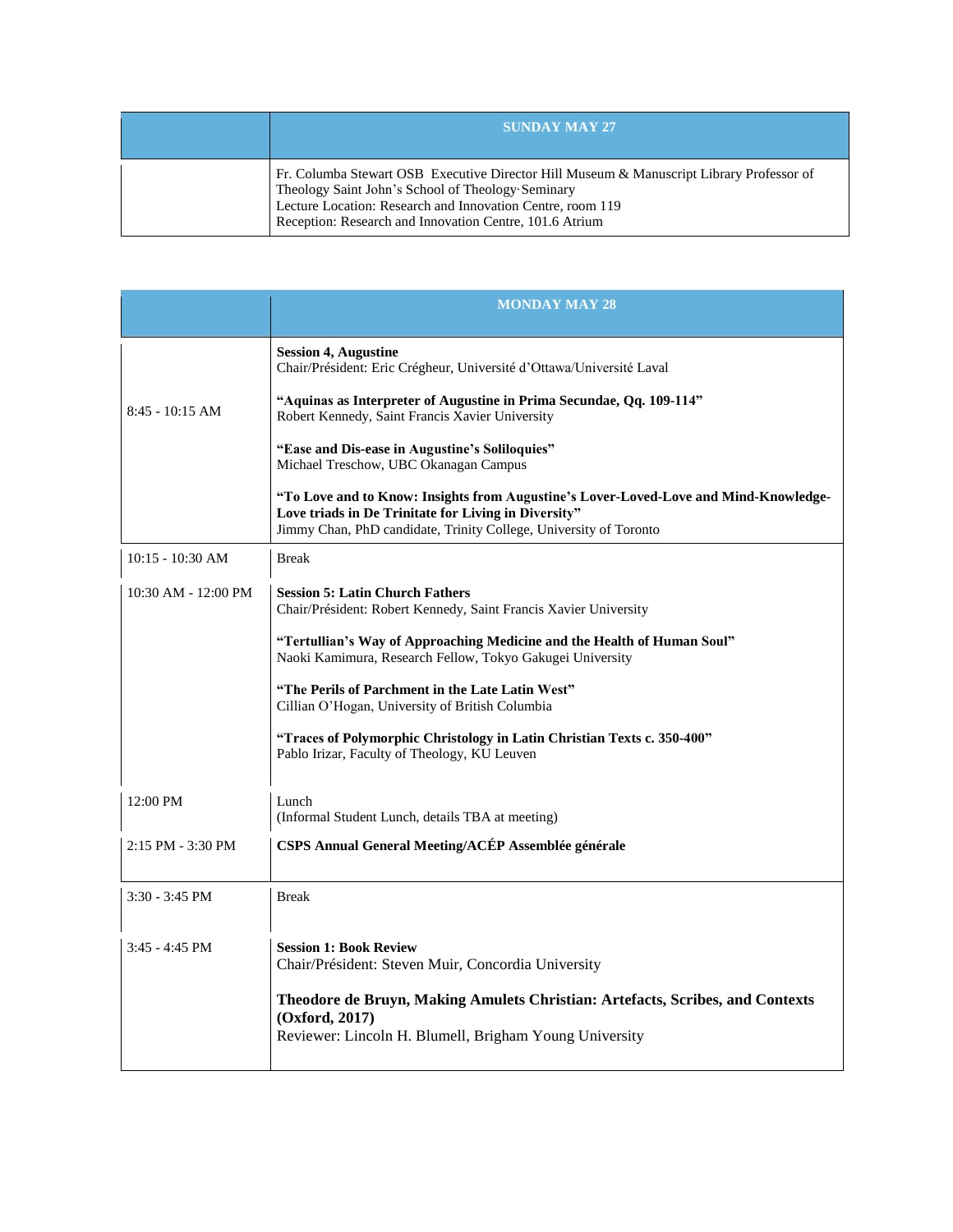|         | <b>MONDAY MAY 28.</b>                                                                                        |
|---------|--------------------------------------------------------------------------------------------------------------|
| 5:00 PM | <b>President's Reception</b><br>(Held at Mattamy Athletic Centre, the historic Maple Leaf Gardens)           |
| 6:30 PM | <b>CSPS Banquet/Banquet de l'ACÉP</b><br>(Location: Fireside Bistro, 2305 Smith Street, Regina, Sk. S4P 2P7) |

|                         | <b>TUESDAY MAY 29</b>                                                                                                                                  |
|-------------------------|--------------------------------------------------------------------------------------------------------------------------------------------------------|
| $8:45 - 10:15$ AM       | <b>Session 6, Interpretations and Trajectories in Ancient Christianity</b><br>Chair/Président: Michael Treschow, UBC Okanagan Campus                   |
|                         | "The Exegete as Theologian: Scriptural Exegesis, Doctrinal Debate, and the Literal Sense"<br>Miriam DeCock, McMaster University                        |
|                         | "Loosing the Tongue of Zechariah: Hagiography, Exemplarity and the Gospel of Luke in<br><b>Sulpicius Severus' Gallus"</b>                              |
|                         | Zachary Yuzwa, St. Thomas More College, University of Saskatchewan                                                                                     |
|                         | "The Origenism of Maximus Confessor: Critic or True Exegete?"<br>Daniel Heide, PhD candidate, McGill University, Religious Studies                     |
| $10:15 - 10:30$ AM      | <b>Break</b>                                                                                                                                           |
| $10:30$ AM - $12:00$ PM | <b>Session 7: Wealth, Almsgiving, and Creation</b>                                                                                                     |
|                         | Chair/Président: Robert Kitchen, Sankt Ignatios Theological Academy, Sodertalje, Sweden                                                                |
|                         | "Abraham's Role as Indiscriminate Almsgiver in John Chrysostom's Exegesis of the Parable<br>of Lazarus and the Rich Man"                               |
|                         | Kevin Clarke, Adjunct Professor, Ph.D. candidate, Ave Maria University                                                                                 |
|                         | "Some Ancient Views on Wealth: The Surprising Contrast Between Ancient Greek and<br>Latin Authors and What Patrisitic Writers had to Say About Wealth" |
|                         | Andrius Valevicius, Professeur titulaire, Département de philosophie, Université de Sherbrooke                                                         |
|                         | "A Gratuitous Gift? Irenaeus on Creatio ex Nihilo"<br>Ryan L. Scruggs, PhD candidate, McGill University                                                |

#### $\sim$  ABSTRACTS  $\sim$

**"To Love and to Know: Insights from Augustine's Lover-Loved-Love and Mind-Knowledge-Love triads in De Trinitate for Living in Diversity"** This article examines the first two triads that serve as the psychological analogies of the Triune God, namely, the Lover-Loved-Loved triad and the Mind-Knowledge-Love triad. It is shown that how the former triad not only demonstrative of the vital love between the Father, Son and the Holy Spirit, but that the mutuality and reciprocity of the Persons of Trinity in Love could be a model of communications between different people in a community. The two psychological triads discussed in this paper not only help the readers understand the divine nature of the triune Godhead, but also provide insights to the importance of loving and knowing one another in a world of diversity where individuality rather than unity is often stressed, where ethnical and cultural biases of all sorts seems so devastating in society, and where physical and emotional insecurity often draws people away. Augustine's psychological triad of Mind-Knowledge-Love is so relevant to the modern world in providing a key to promote connectedness in diversity.

Jimmy Chan (jimmywmc@gmail.com)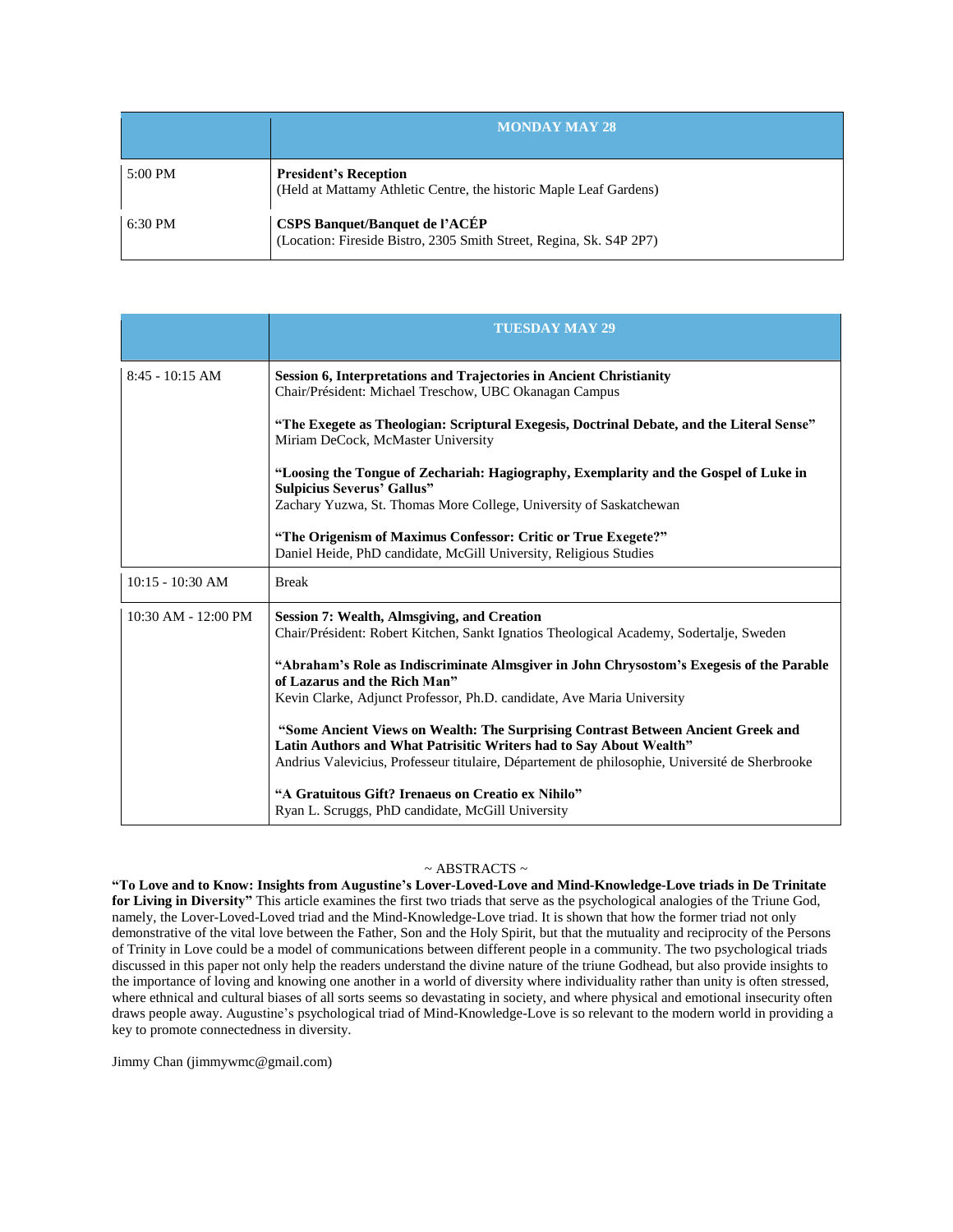"Abraham's Role as Indiscriminate Almsgiver in John Chrysostom's Exegesis of the Parable of Lazarus and the Rich **Man"** This essay will examine John Chrysostom's exegesis of the Lucan parable of Lazarus and the rich man. This parable, which is a favorite of Chrysostom and a treasure trove for his preaching, provides a unique opportunity to address a problem that is at the heart of civic life and distributive justice. Chrysostom asserts that there is a sort of reciprocity in giving to the poor. It is not, however, the poor who make restitution, but God is the one who secures the investment. The rich man's torment is not only because he did not listen to Moses and the prophets. Less obvious is the rich man's failure to follow the example of Abraham, the exemplar of indiscriminate giving in John's careful exegesis. Chrysostom is very interested in censuring the practice of discerning the alms-recipient's worthiness or unworthiness. By way of practical application, the essay will take Chrysostom's thought and apply it to today. Enlightenment approaches to property and the poor have ossified reticence in the contemporary conscience with respect to almsgiving. Social conservatism, often following Locke rather than Luke, has a deeply modern philosophical proclivity to absolutize private property rights. On the other end of the political spectrum is the tendency to legislate charitable deeds into state polity and away from private individuals. This essay, however, will show that such philosophies end up fracturing society and isolating the wealthy person from the Lazarus of today. In the process of examining these questions, the essay will attempt to retrieve the value of John's exegetical insight.

Kevin Clarke (kevinmclarke@gmail.com)

**"Quelques remarques sur deux collections de sentences coptes inédites: Sentences du PseudoAthanase et Sentences anonymes"** Cette communication a pour objet de présenter deux collections de sentences coptes inédites conservées à Toronto, à savoir des Enseignements attribués à Athanase d'Alexandrie et un court recueil de sentences anonymes attribuées par erreur à Évagre. Après une présentation du manuscrit (description physique, provenance et contexte de son acquisition par le Royal Ontario Museum) et de son contenu (textes préservés, langue, histoire de la recherche), nous nous pencherons avec plus de détails sur les deux collections de sentences encore inédites qu'on y trouve : caractéristiques des sentences, langue originale et milieu de composition, attribution, datation, etc. Nous dirons enfin quelques mots sur la place que ces deux recueils occupent au sein de collections similaires et apparentées.

Eric Crégheur (eric.cregheur.1@ulaval.ca)

**"The Exegete as Theologian: Scriptural Exegesis, Doctrinal Debate, and the Literal Sense"** One of Frances M. Young's major contributions in her extremely influential 1998 work, Biblical Exegesis and the Formation of Christian Culture, was the problematization of what many have come to regard as the simplistic distinction between allegorical and literal approaches to Scripture. On these grounds she dismisses outright the notion that in doctrinal debate, in which issues of truth were at stake, the Fathers instinctively appealed to the literal sense of texts (Kelly, 1963). In this paper, I will challenge Young's position on the relationship between doctrine and the literal level of Scripture by examining the doctrinal discussions that arise in the exegetical commentaries and homilies of four Greek authors: Origen, John Chrysostom, Theodore of Mopsuestia, and Cyril of Alexandria. I will examine select sections from their treatment of two passages from John's Gospel, the Cleansing of the Temple in John 2 and the Woman at the Well in John 4. I will demonstrate that before my authors move beyond the literal level of the text to provide the Johannine passages with a non-literal meaning, they do in fact deal with issues of doctrine.

Miriam DeCock (decockmj@mcmaster.ca)

**"Where is God? Patristic Interpretations of "the heavens" in the Lord's Prayer"** The Lord's Prayer includes an oftenoverlooked problem in the words "Our Father, who are in the heavens": Do these words imply that God is located in a place? Such Fathers as Origen of Alexandria, Cyprian of Carthage, Gregory of Nyssa, Augustine of Hippo, John Chrysostom, Maximus the Confessor and others answered this question in a variety of ways. This presentation will identify and analyze several contrasting patristic approaches to the problem in order reveal a remarkable Christian synthesis of cosmology, anthropology and spirituality through the discovery of "the place of God."

John Gavin, S.J. (jgavin@holycross.edu)

**"A Gratuitous Gift? Irenaeus on Creatio ex Nihilo"** The contemporary academic discourse on the Gift is a broad interdisciplinary discussion that considers, among other questions, whether gift-giving can ever be truly gratuitous. As one of the first Christian theologians to argue explicitly for the doctrine of creatio ex nihilo, Irenaeus is adamant both that God gives in creating and that God needs nothing in return from his creation. This presentation considers how such a novel ontology might contribute to this contemporary discourse on the Gift.

Ryan L. Scruggs (ryan.l.scruggs@gmail.com)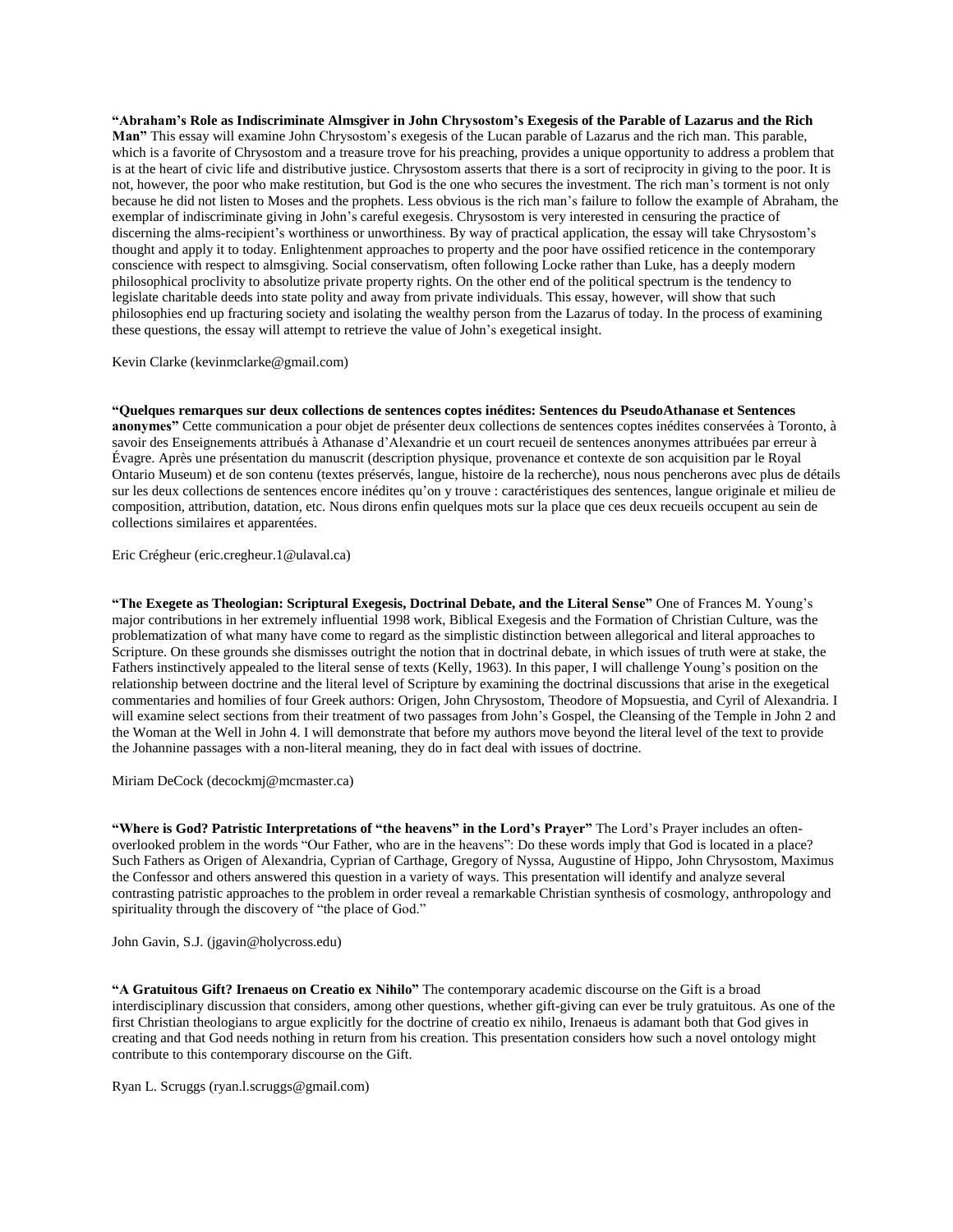**"Diversity in the Patristic Exegesis of the Genesis Creation Account"** This paper will illustrate the diversity found in Patristic exegesis, through an analysis of the patristic exegesis of genesis 1-3, in order to demonstrate the need for the presence of the patristic voice in contemporary discussions on the origin of the universe. This paper will achieve this first by examining the hermeneutical diversity used by some of the Early Church Fathers, spanning the first five centuries of Christianity, with consideration to their historical context, as well as the major concerns of their day. Second, this paper will present what the Early Church Fathers had to say about the creation account, with particular focus on the exegesis of Basil of Caesarea. Third, this paper will illustrate how the hermeneutics of the Early Church Fathers of the creation account can provide a much needed, although ancient, perspective on the debates surrounding the origin of the "creation".

Fr. Paul Guirgis (paul.guirgis@mail.utoronto.ca)

**"The Origenism of Maximus Confessor: Critic or True Exegete?"** Hans Urs von Balthasar famously argues that, in his Ambigua, Maximus Confessor corrects Origen's "Platonic" understanding of motion as a falling away from the Good, by taking recourse to the Aristotelian understanding of motion as a natural impetus towards the Good. While von Balthasar's analysis remains foundational, his tendency to see Origen as a "Platonist" in need of correction at the hands of the Aristotelian Maximus means that he overlooks the extent to which Origen is himself an Aristotelian, and thus capable of serving as a corrective to himself. In my paper, I try to show how Maximus' revision is less a correction than it is an accurate interpretation and development of Origen's thought. As such, I hope to bring about a shift in the historical narrative by emphasising the continuity between Origen and Maximus rather than the discontinuity – a continuity rooted in their mutual use of Aristotle. Daniel Heide (daniel.heide@mail.mcgill.ca)

**"Christianity, Ethnicity and Language in Greco-Roman Egypt"** Christianity in Egypt apparently used only Greek. Among the many documents from Christians in Egypt, we do not find the Egyptian language in use until the last half of the third century. A letter by Bishop Dionysius of Alexandria lists the names of twenty-seven individuals caught up by Decius' persecution. Four are singled out as "Egyptians", one a Libyan, one as a paidarion of an Egyptian. By default, the rest are "Greek". Literacy in ancient Egypt served the temples and the divine kingship. Under the Roman emperors, the temples lost power, wealth and prestige, and Egyptian literacy declined. Thus, literacy came to mean the ability to write Greek, and when unilingual Egyptians finally adopted the new religion, they needed a new writing system.

John Horman (jfhorman@sentex.ca)

**"Traces of Polymorphic Christology in Latin Christian Texts c. 350-400"** Polymorphic Christology, Christ's ability to change form (metamorphosis) and appear in various forms simultaneously (polymorphy), is a New Testament themes developed only in the 2nd century (Foster, 2007). However, the presence and later developments of Polymorphic Christology remains a largely neglected aspect of early Christian studies. Through a conceptual-thematic diachronic and comparative analysis of the terms imago and forma in a variety of works by Latin Christian authors c. 350-400, this presentation aims at identifying and analyzing traces, key variations and developments of Polymorphic Christology in early Christian thought.

Pablo Irizar (pablo.irizar@kuleuven.be)

**"Tertullian's Way of Approaching Medicine and the Health of Human Soul"** In a growing body of scholarship on the ancient history of medicine, Tertullian of Carthage has been considered as one who attacked pagan physicians. He urged his fellows to regard disease as a test from God. Some scholars claim that Tertullian had no respect for medical science and rejected it. Others have suggested that, relying on some passages from his corpus, Tertullian had a deep knowledge of medicine and favoured it. A further interesting point to note is that his discourse closely linked with his creativity with medical analogy and metaphor. In this paper, I shall draw out how the concern for medicine is producing a holistic view of Tertullian's perception of the role of medico-religious conception. In the process, I shall pay particular attention to his later (207–211) and final (211–c. 220) works and to the way of dealing with the health of the human soul.

Naoki Kamimura (kmmrnk@gmail.com)

**"Aquinas as Interpreter of Augustine in Prima Secundae, Qq. 109-114"** In the early 1940s, both Henri Bouillard and Bernard Lonergan attributed developments in Aquinas's theology of grace to the influence of Augustine. This paper will investigate whether Aquinas's mature theology in his Summa Theologiae accurately represents Augustine's thought, focusing on the concept of operative grace. Does Aquinas's more refined language clarify Augustine's doctrine of grace or does it obfuscate, rendering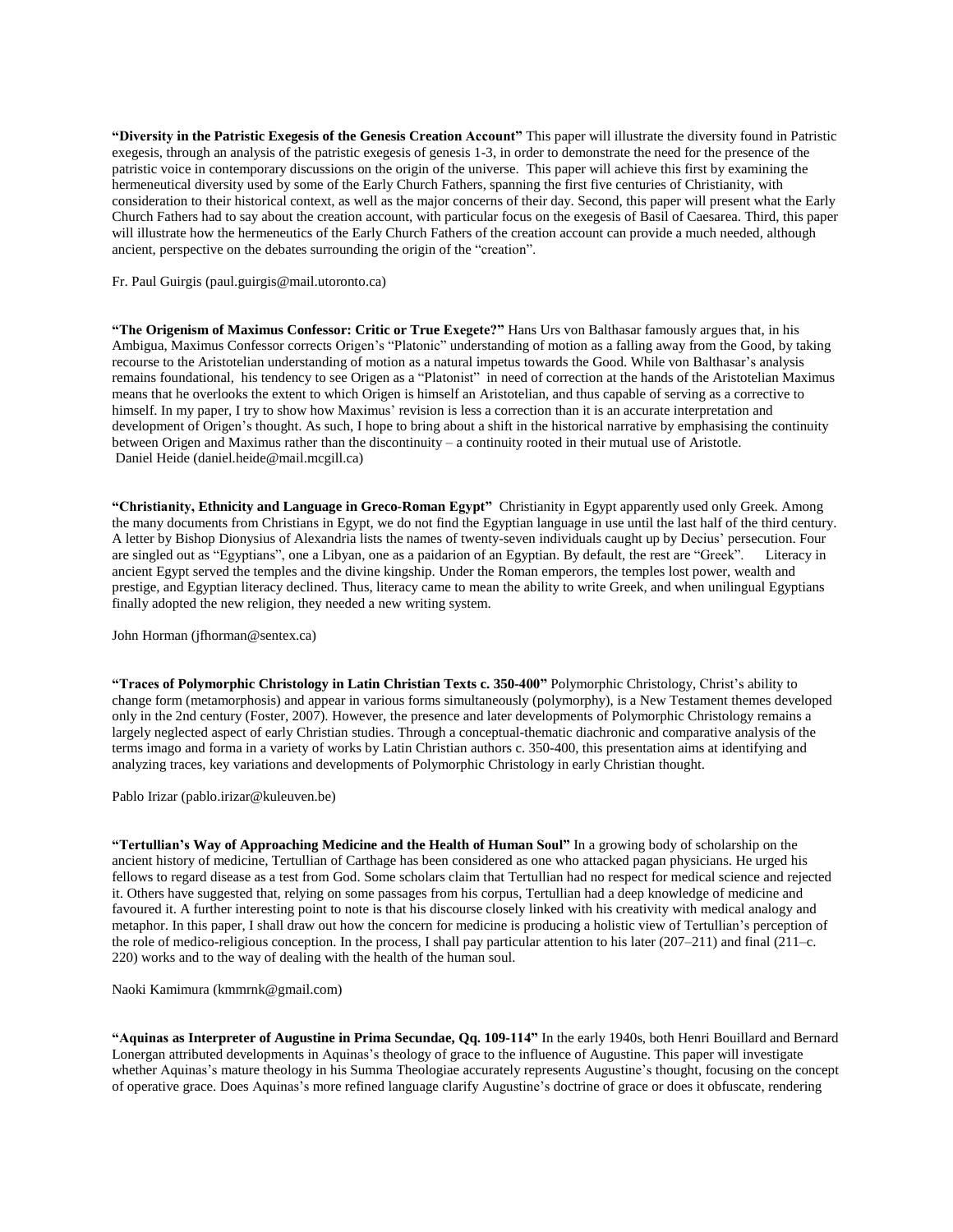Augustine's thought on operative grace less flexible? Drawing on recent work by Gerald Bonner and J. P. Burns, the paper will specifically address the issue of human agency in relation to operative grace.

Robert Kennedy (rkennedy@stfx.ca)

**"Evil Dreams and their Interpreters in the Babylonian Talmud"** In Late Antiquity two traditions of commentary on the scriptural accounts of dreams and their interpretations appeared, known collectively as Talmuds: the Yerushalmi of Palestinian origin, and the later Bavli or Babylonian Talmud (BT), composed circa 600 CE. My aim is to survey the concept of yetzer hara (impure impulse, evil intention) in the BT. In ascribing the origin of the dream to the individual's inner powers, the Talmud highlighted an ongoing struggle in the human soul between two inclinations—towards good (yetzer tov) and towards evil (yetzer hara) (Rozen Zvi 2011). This distinction is of continuing relevance for Jewish dream interpretation today. I hope to show that the BT's explanation for evil dreams mirrors the inward turn of Christian monk John Cassian (d. 435). Cassian reinterpreted the eastern monastic explanation for bad dreams as caused by the interference of the Devil and his demons (an approach refined by Evagrius of Pontus, d. 399) in terms of the passions taking control of the sleeping mind.

Bronwen Neil (bronwen.neil@mq.edu.au)

**"The Perils of Parchment in the Late Latin West"** Christian Latin letters of the fourth and fifth centuries express a continuous concern with texts: what should be read, what shouldn't be read, and how to get hold of copies of Christian writings both old and new. At the same time, however, we find warnings about becoming excessively enamoured of manuscripts themselves. In this paper I argue that the concerns of both Jerome and Sidonius Apollinaris in this regard parallel the traditional distinction between worldly objects (books) and non-corporeal immortality (scripture).

Cillian O'Hogan (cillian.ohogan@ubc.ca)

**"'Not by Exegesis but by Proof': Bible and Prayer in John Cassian's Conferences"** This paper explores the dynamic relationship between scriptural exegesis and prayer in John Cassian's Conferences, specifically Conferences Nine and Ten. I argue that for Cassian, the relationship between the Bible and prayer was rooted in a dialectic between human effort and grace. This relationship was analogous to the relationship between growth in virtue and spiritual knowledge, or between purity of heart (the goal of monastic life) and the kingdom of heaven (the end of monastic life). Thus, Cassian's interpretation of scripture was not based on a scholarly engagement with the text (commentaries), but was rooted in the monastic experience of prayer. Cassian's Conferences thus provide an alternative monastic reading culture for Southern Gaul to the model represented by Jerome.

John Solheid (john.solheid@mail.utoronto.ca)

**"Some Ancient Views on Wealth: The Surprising Contrast Between Ancient Greek and Latin Authors and What Patristic Writers had to Say About Wealth"** This paper will explore the classical view on money making and wealth in ancient times. The classical authors looked at are Plato, Aristotle, Cato Major, Cicero, Seneca and Plutarch. One would think that these authors would have influence the patristic views on wealth. In part they did, yet patristic authors are much less condemning of wealth and are basically much more liberal in their view of money and riches. The paper will look at patristic writers who wrote about wealth ranging from the The Shepard of Hermas to Basil of Caesarea, but why is this so, this economic liberalism? Could it be something that Jesus said? Or could it be because many of these writers were men of the Church and the Church has always had an appreciation for wealth, if not in theory, then at least in practice. Finally, any message for today's economy in these ancient teachings?

Andrius Valevicius (Andrius.Valevicius@USherbrooke.ca)

**"Ease and Dis-ease in Augustine's Soliloquies"** Augustine's Soliloquies, although written during his convalescence and otium (studied ease) at Cassiciacum, nevertheless represent the negotium (toil) of his illness and anxiety. This does not, however, involve a contradiction. Otium, for Augustine, is purposeful and entails a process. It demands application and effort on those engaged in it. After his return to North Africa, Augustine explains in a letter to his ailing friend Nebridius that the purpose of otium is deificari, divinization or theosis. When he voices and disciplines his agitated mind in the Soliloquies, he dramatizes his progress through katharsis to theoria (apprehension of the divine), in preparation for the theosis that he longs for.

Michael Treschow (michael.treschow@ubc.ca)